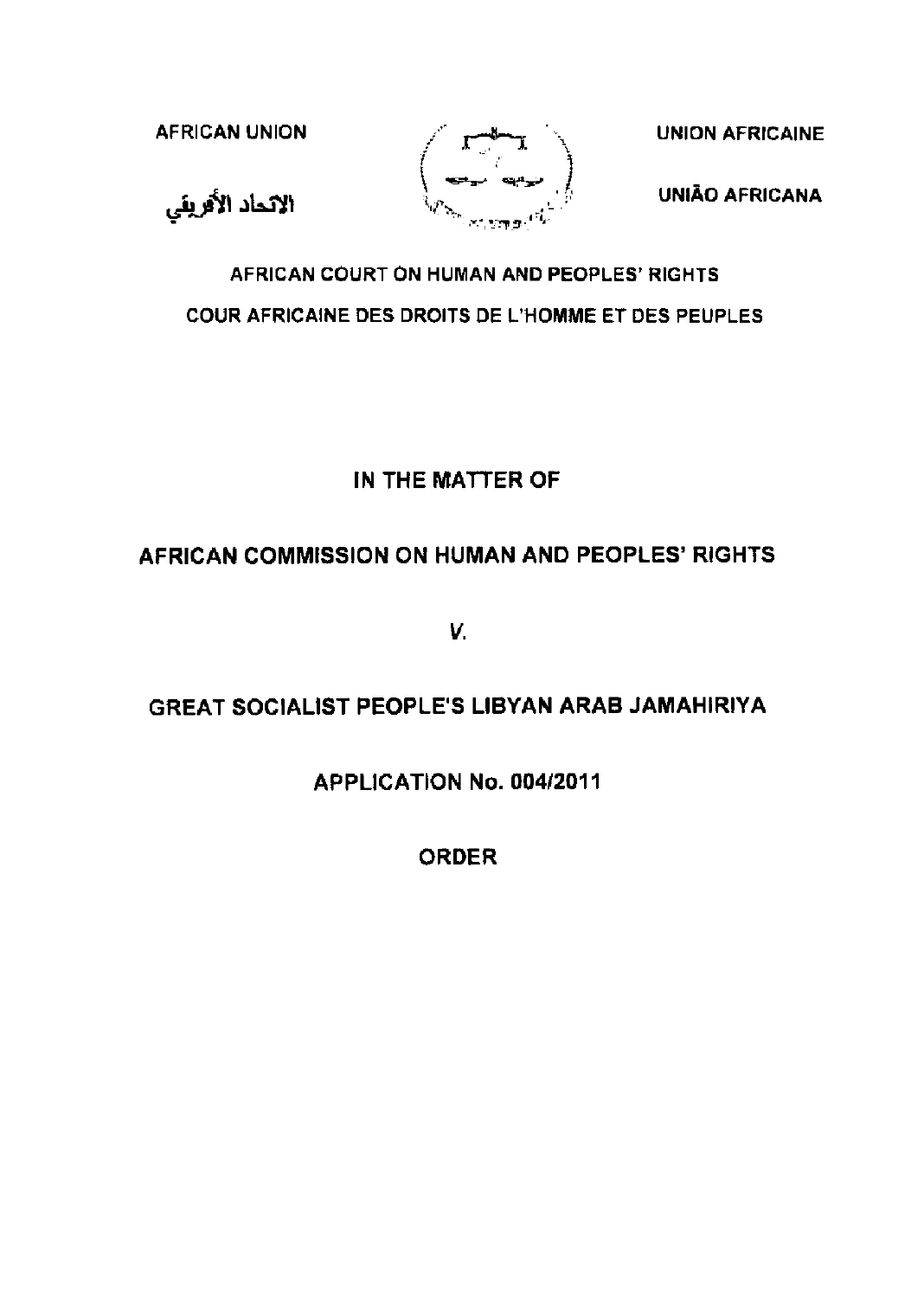**The Court composed of:** Sophia A.B. AKUFFO, President; Fatsah OUGUERGOUZ, Vice President; Bernard M. NGOEPE, Gerard NIYUNGEKO, Augustino S.L. RAMADHANI, Duncan TAMBALA, Elsie N. THOMPSON, Sylvain ORE, Ben KIOKO, El Hadji GUISSE and Kimelabalou ABA- Judges; and Robert ENO - Registrar,

In the matter of.

**African Commission on Human and Peoples' Rights**  *v.*  **Great Socialist People's Libyan Arab Jamahiriya** 

**After deliberations; makes the following Order:** 

- **1.** By an Application dated 3 March 2011 , received at the Registry of the Court on 16 March 2011, the African Commission on Human and Peoples' Rights (hereinafter referred to as "the Applicant"), brought an action against the Great Socialist People's Libyan Arab Jamahiriya (hereinafter referred to as "the Respondent"), alleging "serious and massive violation of human rights" guaranteed under the African Charter on Human and Peoples' Rights (hereinafter referred to as "the Charter");
- 2 By letter of 22 March 2011 , the Respondent was notified of the application in accordance with Rule  $35(2)(a)$  of the Rules of Court, and the Respondent was invited to indicate the names and addresses of its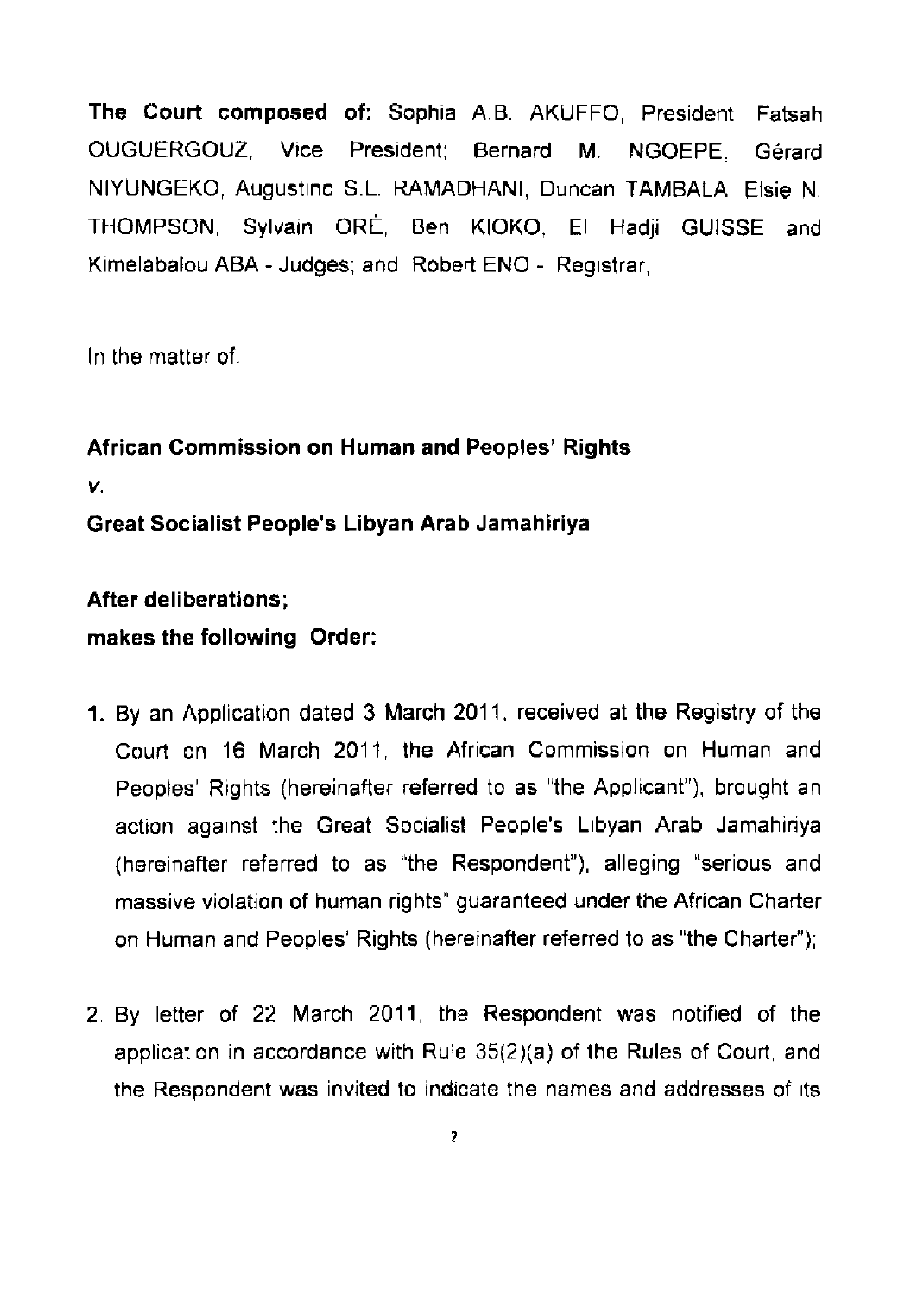representatives within thirty (30) days, and to respond to the Application within sixty (60) days, in accordance with Rule 37 of the Rules of Court;

- 3. By letter of 22 March 2011, and in accordance with Rule 35(3) of the Rules of Court, the Registry of the Court informed the Chairperson of the African Union Commission and, through him, the Executive Council and all States Parties to the Protocol, of the submission of the said application;
- 4 By letter dated 13 June 2011 , the Pan African Lawyers' Union ('PALU') applied to the Court for leave to participate as amicus curiae in the application, and at its  $24^{\text{th}}$  Ordinary Session, the Court granted PALU leave as prayed;
- 5. On 23 March 2011 , the Court notified the parties that, in accordance with article  $27(2)$  of the Protocol and Rule  $51(1)$  of its Rules, it had the power, on its own and without having to hear the parties, to order provisional measures in view of the urgency and gravity of the situation;
- 6. On 25 March 2011, the Court issued an order of provisional measures, receipt of which the Respondent acknowledged on 2 April 2011;
- 7 On 13 April 2011 , the Court received the Respondent's reaction to the Order of provisional measures;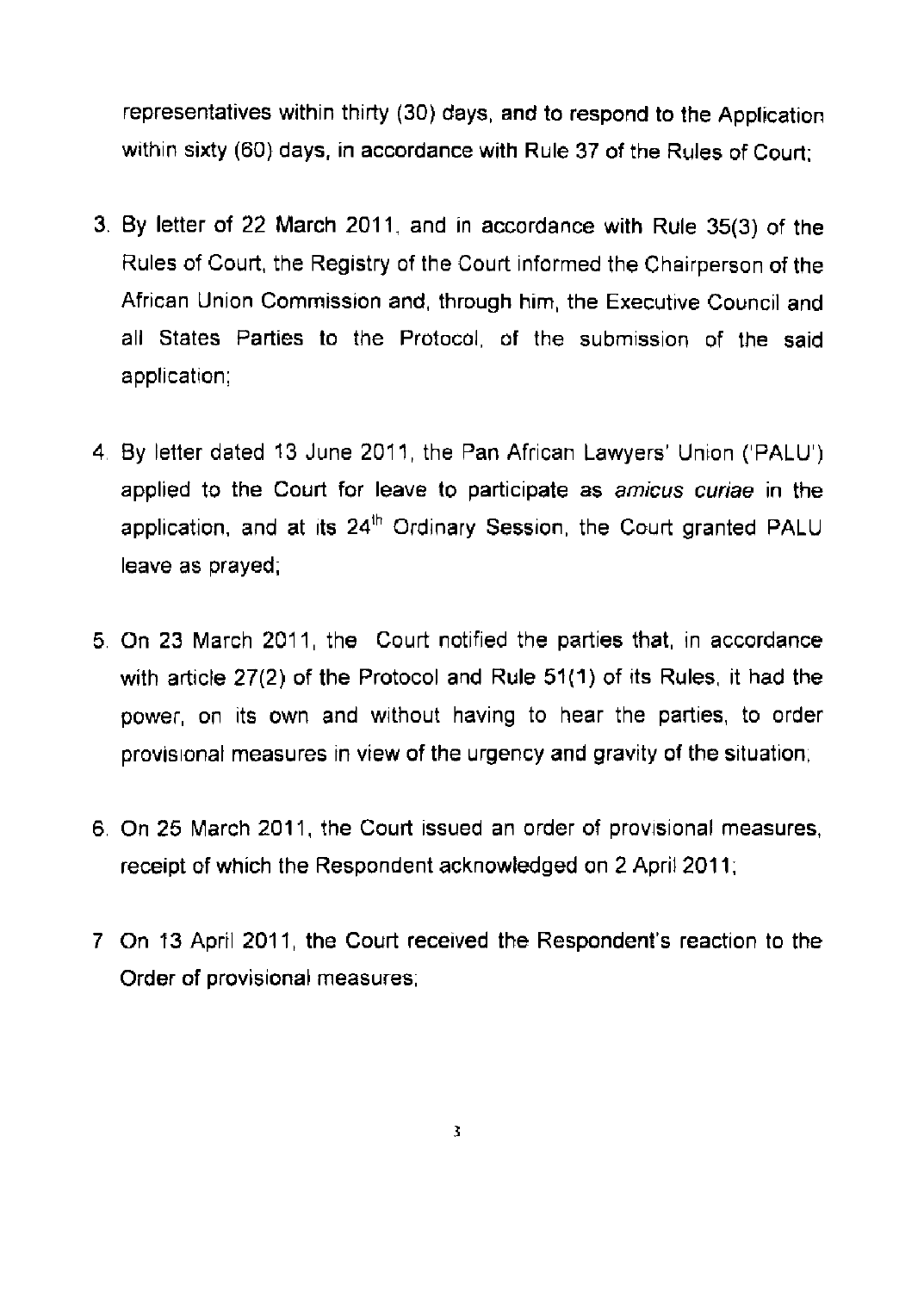- 8 On 18 May, 2011 , the Registry received a letter from the Embassy of Libya in Addis Ababa in Ethiopia, requesting for three weeks' extension of time for the Respondent to submit its response to the application,
- 9. On 8 June, 2011, during its 21<sup>st</sup> Ordinary Session, and before the Court had considered the Respondent's request for extension of time, the Registry received both the Respondent's notification of the name and address of its representative and its response to the application dated 7 **June**, 2011,
- 10. On 16 June 2011, the Court decided to extend the time for the Respondent to submit its response to the application to 8 June, 2011 , the date on which the Court received the Respondent's response communicating the names and addresses of its representatives, as well as its response to the application;
- 11 By letter of 18 June, 2011 , the Registry transmrtted to the Applicant, the Respondent's response to the application, and indicated that the Applicant should submit its reply within thirty (30) days of the date of receipt of the letter
- 12 On 28 June, 2011, the Registry received a letter from the Applicant requesting for extension of time for its reply, up to 30 September, 2011;
- 13 On 2 September, 2011, the Court decided to extend the time for the Applicant to file its reply to 30 September, 2011;

4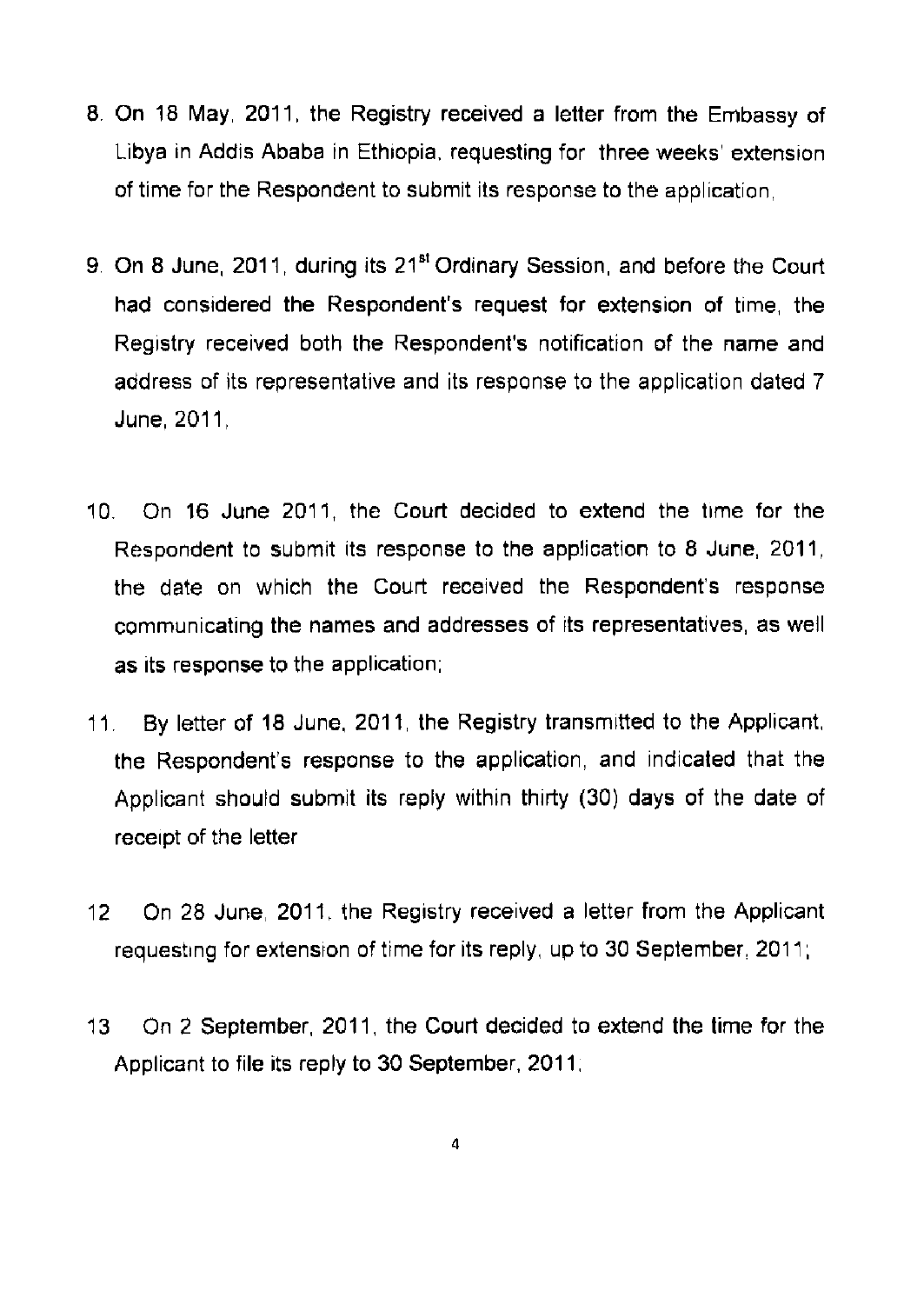- 14 By letter dated 28 September, 2011 , the Applicant requested the Court for a second extension of time for its reply, for a further period of one year, 'to allow the situation in Libya to evolve sufficiently to permit the gathering of the required evidence';
- 15. During its 23<sup>rd</sup> Ordinary Session, the Court decided to serve the Applicant's request for extension of time on the Respondent,
- 16 By letter dated 22 December, 2011 , the Registry served on the Respondent, the Applicant's request for extension of time.
- 17. During its 24<sup>th</sup> Ordinary Session held from 19 to 30 March, 2012, the Court noted that the Respondent had not reacted to the Applicant's request, and decided to extend the time for the Applicant to file its reply to 31 August, 2012;
- 18. By letter dated 2 May, 2012 and received at the Registry on 15 June 2012, the Representative of the Respondent requested the Court to 'drop the case' as the Respondent government is no longer in existent;
- 19 By separate letters of 27 June, 2012, the Applicant, as well as PALU, were served with copies of the Respondent's letter of 2 May,
- 20 By letter dated 28 August, 2012, received at the Registry on 30 August, 2012, the Applicant requested that the matter be 'stood down until the Circumstances on the ground in Libya permit the gathering of the necessary evidences and testimonies';

5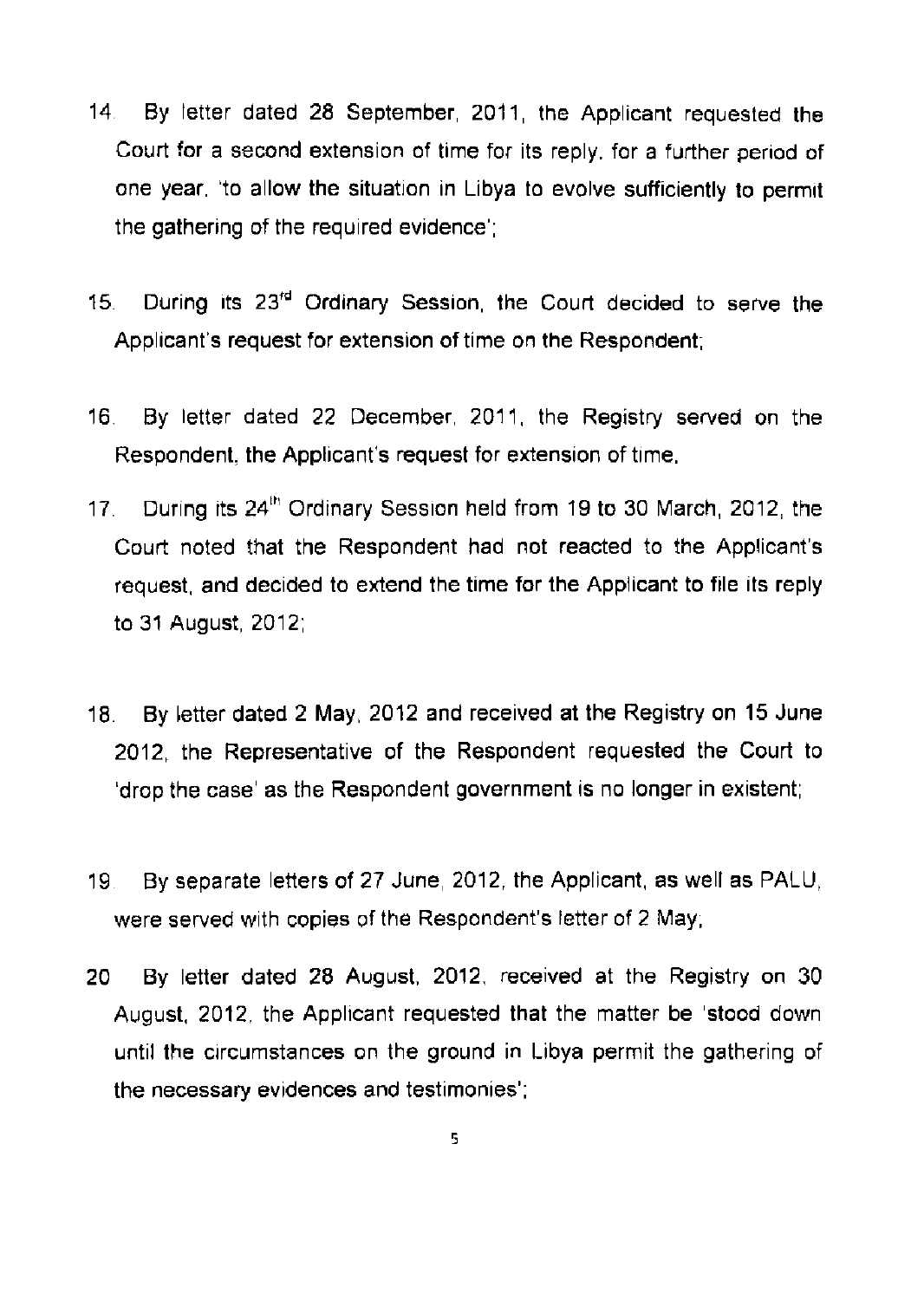- 21. At its 25<sup>th</sup> Ordinary Session, the Court noted that the deadline given to the Applicant to submit its reply had not expired, and decided to wait for the expiration of the deadline before taking a decision;
- 22 At its 26<sup>th</sup> Ordinary Session held in September, 2012, the Court considered the request by the Applicant to adjourn the matter indefinitely, and decided that the request for adjournment should be served on the Respondent as well as on PALU, and they should be given thirty (30) days within which to respond;
- 23 By separate letters of 24 September, 2012, the Respondent. as well as PALU, were served with copies of the Applicant's request, and were given 30 days within which to respond They were due to respond by 24 October, 2012;
- 24 The Court further decided that it would take a decision on the way forward regarding the Application during its 28<sup>th</sup> Ordinary Session in March, 2013, if the Applicant has still not provided any information;
- 25. At its  $27<sup>th</sup>$  Ordinary Session, the Court noted that the Applicant had not made any additional submission, and neither had the Respondent nor PALU.
- 26. As at the 15<sup>th</sup> of March, 2013, the Applicant had not reacted to the Respondent's request and neither the Respondent nor PALU had Responded to the Registry's letter;

6